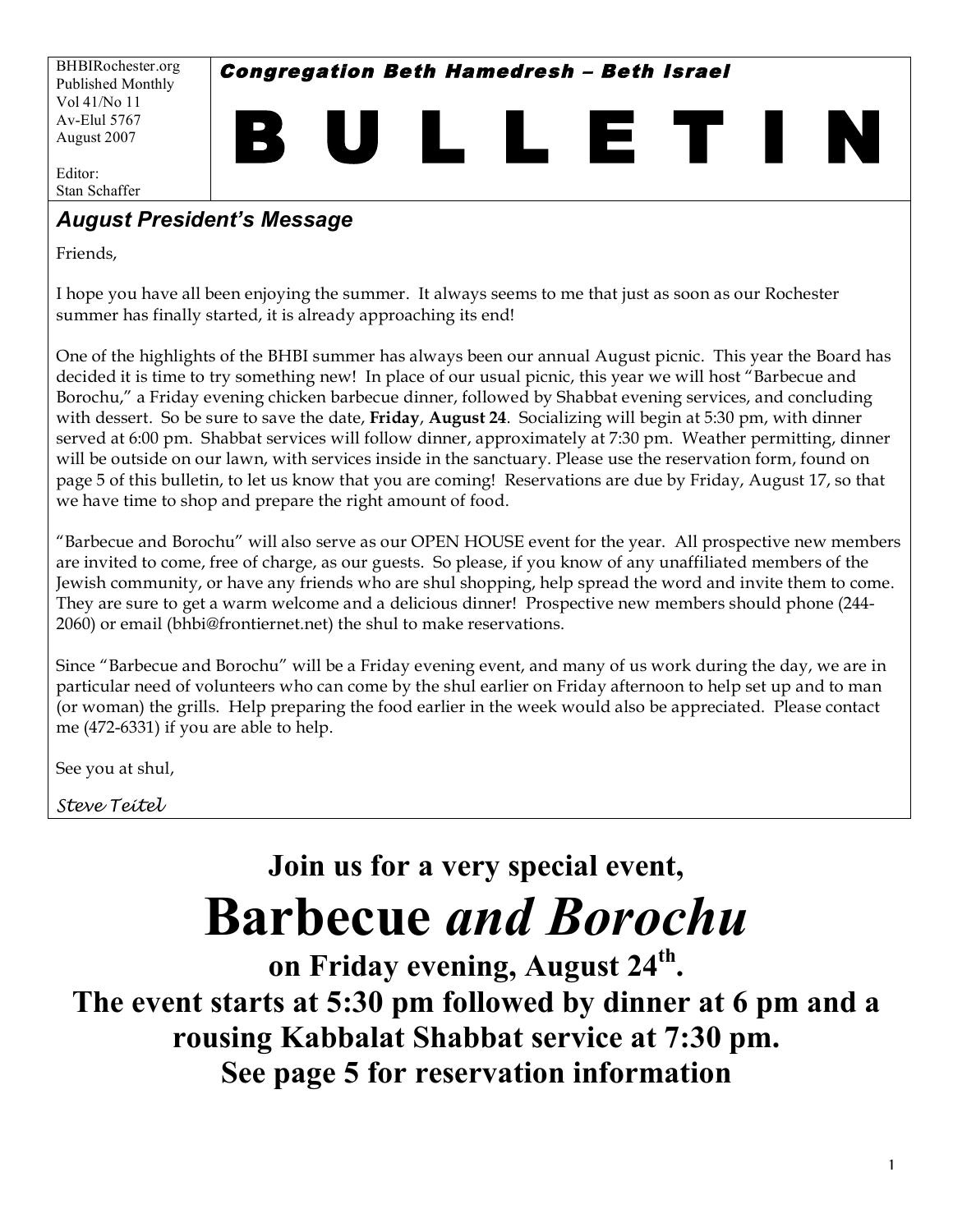# **BHBI CALENDAR OF EVENTS – August 2007**

| Friday    | Aug 3  | 8:00 PM | Shabbat Evening services<br>Light candles at 8:11 PM.                                                                              |  |
|-----------|--------|---------|------------------------------------------------------------------------------------------------------------------------------------|--|
| Saturday  | Aug 4  | 9:30 AM | <b>Shabbat Morning Service</b><br>Torah: Eikev                                                                                     |  |
| Sunday    | Aug 5  | 9:00 AM | Service, Breakfast, Discussion                                                                                                     |  |
| Wednesday | Aug 8  | 7:30 PM | Small Conservative Shul Collaborative Joint Torah Study Session at BHBI                                                            |  |
| Friday    | Aug 10 | 8:00 PM | <b>Shabbat Evening Services</b><br>Light candles at 8:02 PM.                                                                       |  |
| Saturday  | Aug 11 | 9:30 AM | Joint Shabbat Morning Service with Congregants from Temple Beth Am at<br><b>BHBI</b><br>Torah: Re'ei<br>Blessing for the new month |  |
| Sunday    | Aug 12 | 9:00 AM | Service, Breakfast, Discussion                                                                                                     |  |
| Monday    | Aug 13 | 7:30 PM | <b>BHBI</b> Board Meeting                                                                                                          |  |
| Friday    | Aug 17 | 8:00 PM | <b>Shabbat Evening Services</b><br>Light candles at 7:51 PM.                                                                       |  |
| Saturday  | Aug 18 | 9:30 AM | Torah: Shoftim<br><b>Shabbat Morning Service</b>                                                                                   |  |
| Sunday    | Aug 19 | 9:00 AM | Service, Breakfast, Discussion                                                                                                     |  |
| Friday    | Aug 24 | 5:30 PM | <b>Barbecue and Borochu</b>                                                                                                        |  |
|           |        | 7:30 PM | <b>Shabbat Evening Services</b><br>Light candles at 7:40 PM.                                                                       |  |
| Saturday  | Aug 25 | 9:30 AM | Torah: Ki Teitzei<br><b>Shabbat Morning Service</b><br>Birthday and Anniversary Kiddush                                            |  |
| Sunday    | Aug 26 | 9:00 AM | Service, Breakfast, Discussion                                                                                                     |  |
| Friday    | Aug 31 | 8:00 PM | <b>Shabbat Evening Services</b><br>Light candles at 7:29 PM.                                                                       |  |

## **High Holy Days & Festivals – Autumn 2007**

Rosh Hashanah: Thursday and Friday, September 13 & 14 Yom Kippur: Saturday, September 22 Sukkot: Thursday, September 27 – Wednesday, October 3 Shemini Azeret: Thursday, October 4 Simchat Torah: Friday, October 5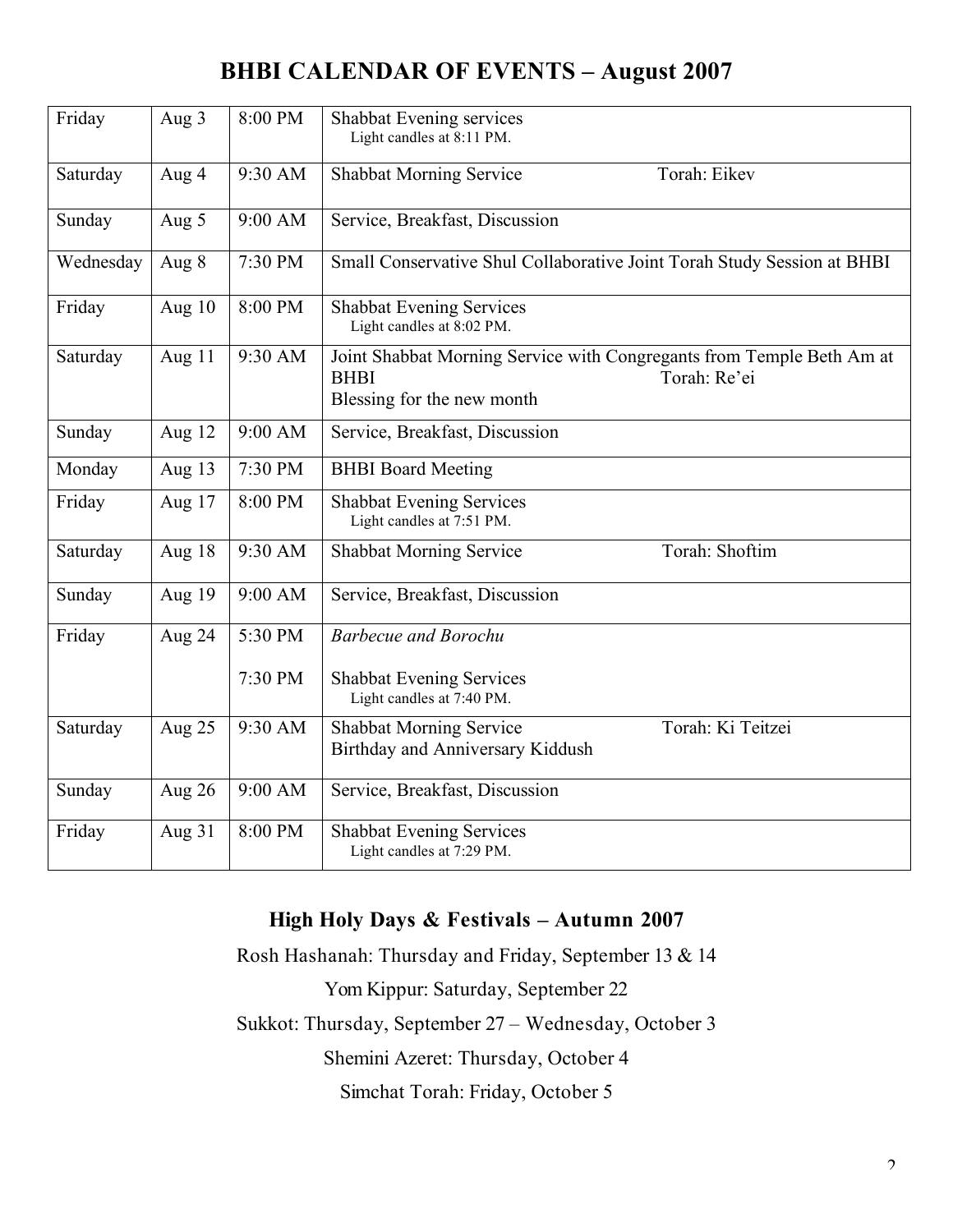# **THANK YOU TO OUR KIDDUSH SPONSORS FOR THE MONTH OF JULY**

- July 6 Nina Klionsky and Leon Metlay in memory of their daughter, Nelli Ahuva Metlay
- July 13 Karen Schulman in memory of her mother, Louise Ruth Schulman
- July 20 Katharine Metlay in memory of her father, David Titof
- July 27 Janet Grable in honor of the anniversary of her bat mitzvah

# **TO OUR DONORS -- THANK YOU FOR YOUR GENEROSITY!**

#### **GENERAL FUND**

#### **TORAH FUND**

*John Rothbard*

In memory of Esther Cole *Helen and Saul Pressberg Jeffrey and Leah Blum Kathy Barnstead*

In honor of the birth of Micah Gould *Ira Cohen*

In sympathy to the family of Victor Silver *Charles and Laura Levinson*

### **DO YOU HAVE FRIENDS WHO ARE UNAFFILIATED?**

Tell them about BHBI and invite them to attend our services – they will be sure to get a wonderful welcome. We would also be happy to add them to our bulletin distribution list and send them information about BHBI. Give their contact information to Harris Honickman, Stan Schaffer or Leon Metlay who will put them on the mailing list

#### **TORAH STUDY**

Join friends from BHBI, Temple Beth Am and Temple Beth David for an interesting evening of Torah Study at BHBI at 7:30 p.m. on Wednesday, August 8th.

### **HIGH HOLY DAY TICKETS**

Once again this year, we will be selling reasonably priced tickets for our High Holy Day services. If you know someone who would like to purchase tickets, please have them call the synagogue office at 244-2060.

## **So far our** *TOPS* **Gift Card fundraiser has been quite successful. Remember,** *TOPS* **Gift Cards are now available through BHBI in \$50 denominations.**

#### **To purchase** *TOPS* **Gift Cards, contact Stan Schaffer at 473-8072 or by e-mail at stanschaffer@frontiernet.net**

### **GET WELL SOON**

To Muriel Hobel who is convalescing at the Highlands at Brighton and to Ben Hobel who is currently at Highland Hospital.

### **AMAZON.COM**

The next time that you want to buy something from Amazon.com, go to the BHBI web page at www.BHBIRochester.org and click on the Amazon.com link. BHBI gets a percentage of the purchase price each time you link to Amazon.com from our web page. Buy at Amazon.com and support BHBI at the same time!!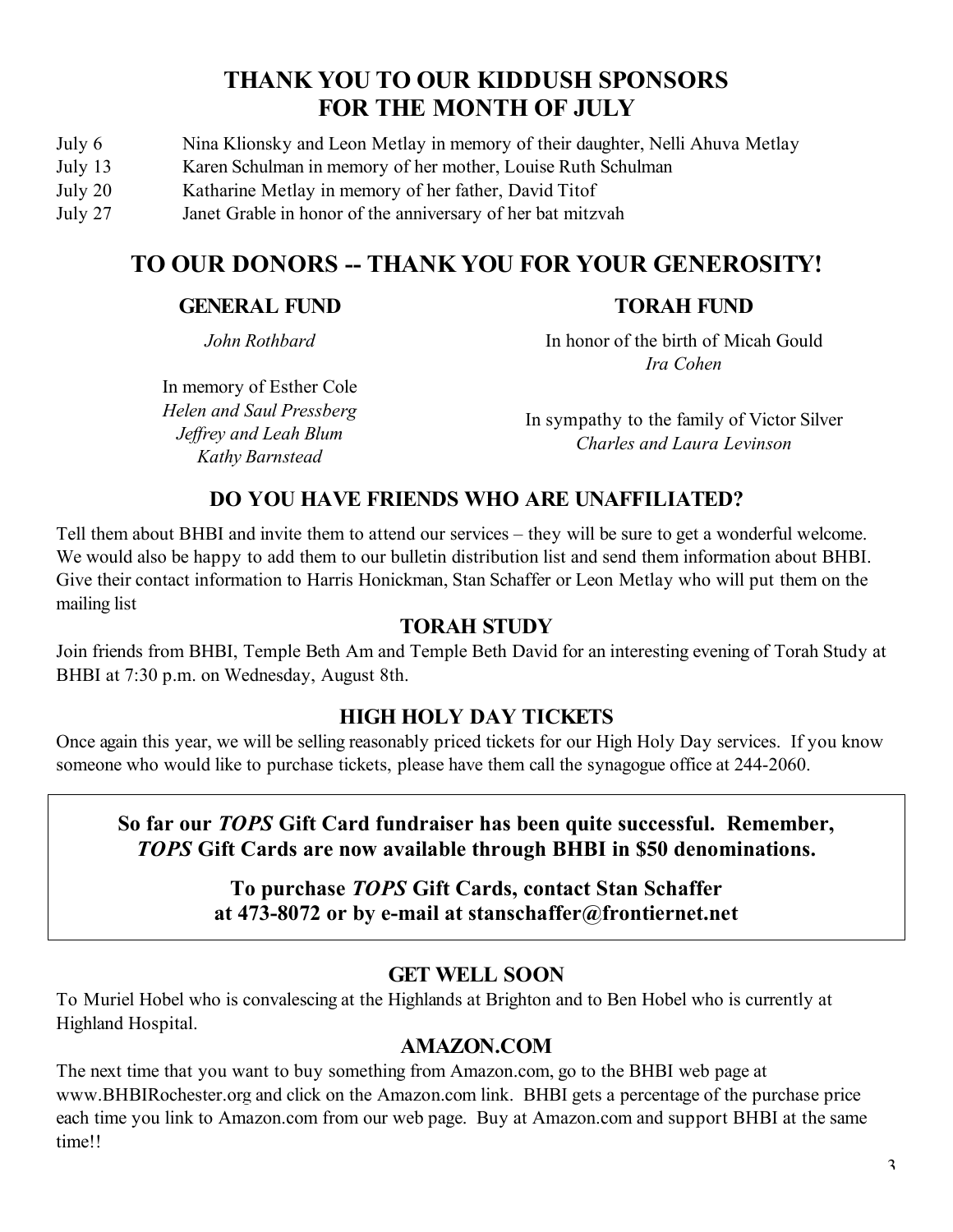# **YAHRZEITS**

At the following Shabbat Services, we will read the names of our late loved ones whose Yahrzeits will occur on that Shabbat or during the following week.

| Aug 3-4                 | Av | Aug. 10-11        | Av/Elul | Aug. 17-18        | Elul   | Aug. 24-25           | Elul |
|-------------------------|----|-------------------|---------|-------------------|--------|----------------------|------|
| Jennie Braime*          | 20 | Ruben Klein*      | 27      | Albert Joffe*     | 4      | David Nidetz         | 12   |
| Abraham I. Spector*     | 20 | Esther Marker*    | 27      | Harold Krinsky*   | 4      | Anna Zakofsky*       | 12   |
| Alexander aronov        | 21 | Sarah Weisenberg* | 28      | Ethel Strom*      | 4      | Sylvia Album*        | 13   |
| Morrhis Ohl*            | 21 | Harry Eber*       | 30      | Harold Schulman   | 6      | Morris Mittelman*    | 13   |
| Sarah Applebaum Gastel* | 22 | Bernard W. Engel* | 30      | Celia Goodman*    | $\tau$ | Isidor Hess*         | 14   |
| Israel Osband*          | 22 | Rose Gordon       | 30      | Jennie Levinson   | 7      | Frumeh Hinensky*     | 14   |
| Bessie Gastel*          | 25 | Eva Lederman*     | 2       | Esther Mandelbaum | 7      | Joseph Taub          | 14   |
| Rose T. Cohen           | 26 |                   |         | Irving Mack*      | 8      | A. Ben Glaser*       | 16   |
| Jacob Osband*           | 26 | Aug. 31-Sept. 1   | Elul    |                   |        | Celia Wolk*          | 17   |
| Samuel Wechsler*        | 26 |                   |         |                   |        |                      |      |
|                         |    | Leonard Mayer     |         |                   |        |                      |      |
|                         |    | Grossman*         | 18      |                   |        |                      |      |
|                         |    | Albert Perahya    | 18      |                   |        |                      |      |
|                         |    | Pearl Gross       | 20      |                   |        |                      |      |
|                         |    | Abraham Goldman*  | 21      |                   |        | * Denotes name       |      |
|                         |    | Maurice Seide*    | 21      |                   |        | memorialized on      |      |
|                         |    | Hyman Senzel*     | 22      |                   |        | <b>BHBI</b> Memorial |      |
|                         |    | Bessie Cominsky*  | 23      |                   |        | Plaque               |      |
|                         |    |                   |         |                   |        |                      |      |

We pray that our mourners will be comforted among all the mourners of Zion and Jerusalem and that the memory of the deceased continues to be a blessing to all who knew them. 

## **Please Support Our Advertisers**

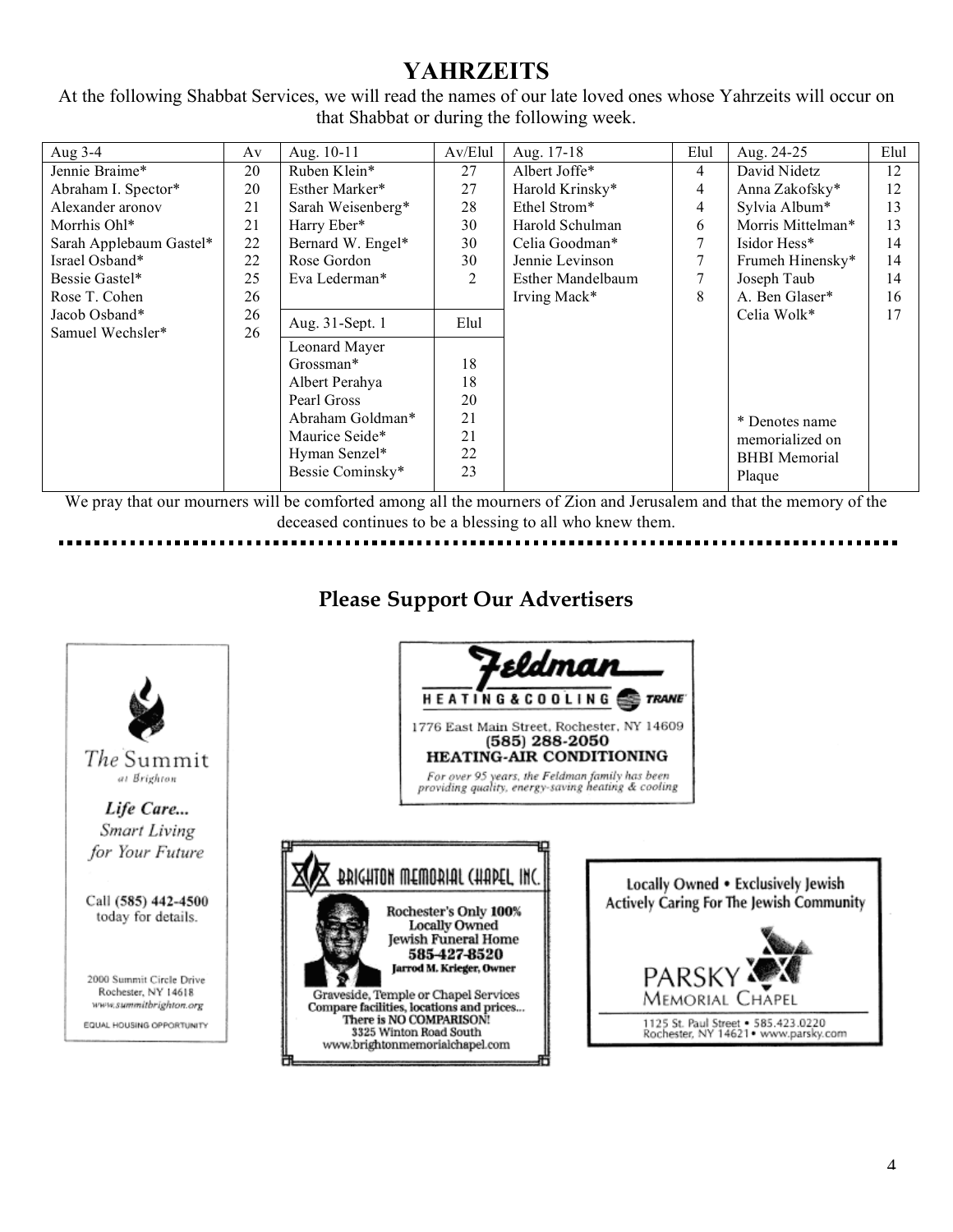# **Please join us for our summer Birthday and Anniversary Kiddush honoring those with June, July or August birthdays and anniversaries, after services on Shabbat morning, August 25th**

#### **Mazel Tov to those with birthdays: Mazel Tov to our anniversary celebrants:**

|                        | <u>June</u>   |                                  | <b>June</b>    |
|------------------------|---------------|----------------------------------|----------------|
| Allyson Levine         | 9             | Jeff Nidetz and Leslie Toker     | 5              |
| Nina Klionsky          | 16            | Marco and Patricia Malka y Negri | 8              |
| Ben Hobel              | 18            | Philip and Annette Garver        | 11             |
| Nat Goodhartz          | 20            | Ken and Mollie Traub             | 14             |
|                        |               | Chris and Andrea Paprocki        | 20             |
|                        | <u>July</u>   |                                  |                |
| Erika Gunder           | $\mathbf{1}$  |                                  | <u>August</u>  |
| Gavi Springut          | 17            | Bruce and Katy Lipsky            | $\overline{2}$ |
| <b>Bob Levine</b>      | 21            | Art and Judith Mercer            | 19             |
| Leon Katzen            | 29            | Alan and Emily Fishman           | 21             |
| Katy Lipsky            | 31            | Leon Metlay and Nina Klionsky    | 21             |
|                        | <u>August</u> |                                  |                |
| <b>Esther Solomon</b>  | 8             |                                  |                |
| Patricia Malka y Negri | 19            |                                  |                |

## **KIDDUSH SPONSORSHIP**

*Would you like to honor or remember a friend or loved one? Then why not sponsor one of our wonderful Shabbat kiddushim? Contact Aline Honickman at 271-5145 for more information.*

## **MEMORIAL PLAQUES**

Several memorial plaques have recently been added to our memorial boards. You can also memorialize a friend or loved one by purchasing a BHBI memorial plaque. For more information, contact Stan Schaffer at 473-8072 or stanschaffer@frontiernet.net

# **BARBECUE AND BOROCHU RESERVATIONS**

**----------------------------------------------------------------------------------------------------**

To make a reservation for our barbecue dinner on Friday, August 24<sup>th</sup>, please send this reservation form along with your payment (\$10 for adults, \$7 for children ages 12 and under) to BHBI, 1369 East Ave., Rochester, NY

14610.

The deadline for receipt of reservations is August  $17<sup>th</sup>$ . Note: We will not be accepting payment at the **barbecue – You must pay beforehand!**

| Names: |  |
|--------|--|
|        |  |

Number Attending:

| Amount Enclosed: |  |
|------------------|--|
|                  |  |